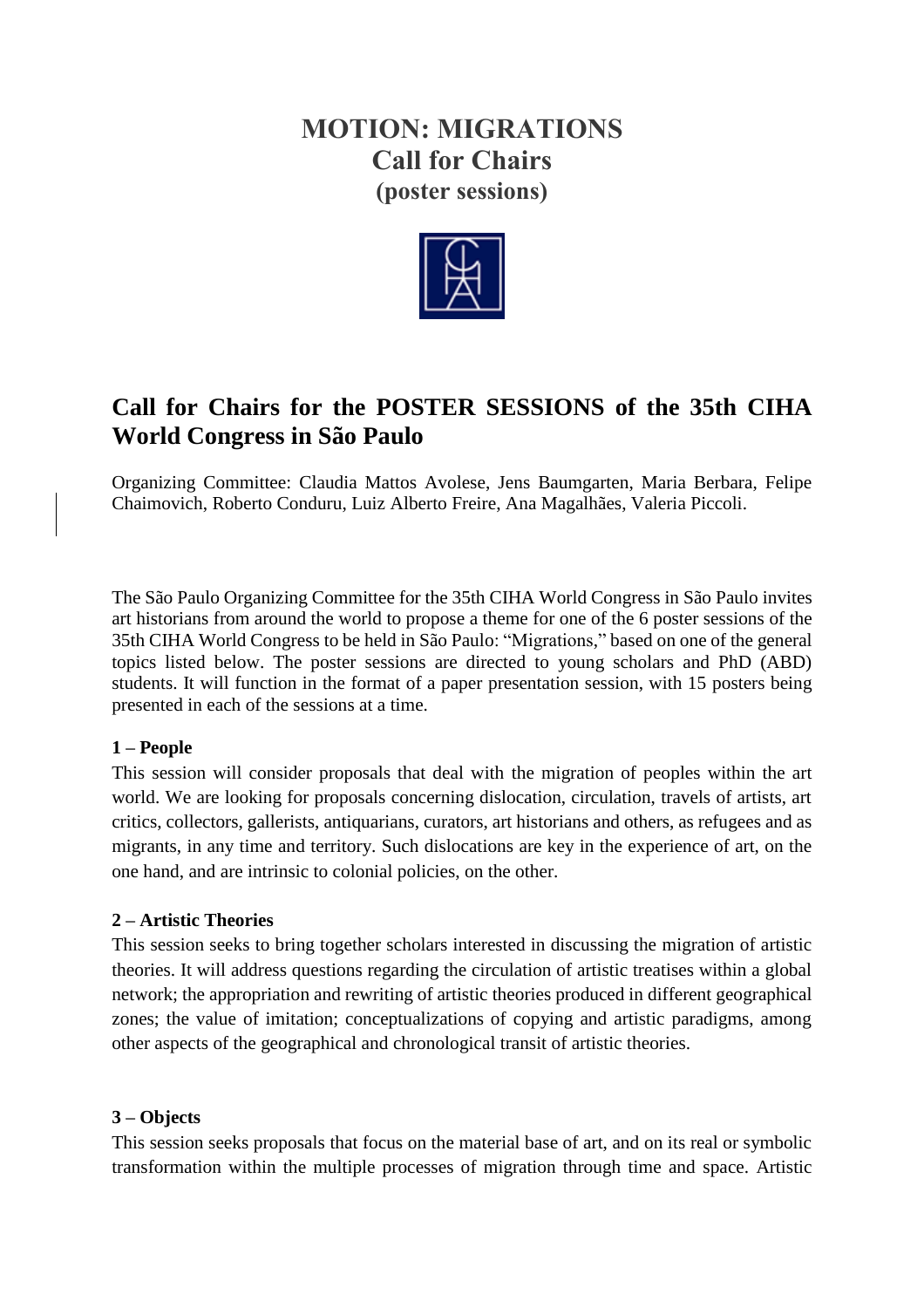processes create and charge objects with symbolic meaning, but also with political, social, and economic significance. What happens when these objects are put into circulation across time and across cultures?

## **4 – Art Media**

This session will examine the migration of artistic mediums in time and space. How were certain art mediums transformed when brought into use in geographical zones other than the ones in which were they were created? How did they change over time? How did they interact with other forms of migration?

## **5 – Art Systems**

The idea of migration considered from the point of view of institutions evokes the transit of institutional models, such as schools and art academies, whether linked or not to crafts and teaching in workshops. It also concerns the history of museums and their expansion, especially the recent phenomenon of satellite museums, as well as art fairs, biennials, and major international exhibitions. The session also intends to examine the unfolding of the various world art systems in the processes of globalization.

#### **6 – Immutability**

This session seeks to bring together scholars to think about what is not affected by, or that even resists migrations, whether they are ideas, agents, practices, objects, or art systems. It also seeks to prompt reflections about what remains unchanged, incomprehensible, or invisible in migration processes.

Each poster session will have two chairs: an international chair and a chair from Brazil. The two co-chairs will act as a committee to refine the concept initially proposed by the international chair for one of the 6 poster sessions of the  $35<sup>th</sup>$  CIHA World Congress, and to select the posters for their session. This call for chairs aims at selecting the international chair. A call for the second chair will take place in the sequence in Brazil.

Applications for poster session chairs may be submitted by academic or independent scholars. We want to remind applicants that according to the CIHA statutes, no member of the CIHA Board and no one having been a Chair in the Beijing Congress (2016) can apply to serve as a session chair in the São Paulo Congress.

## **Applicants should:**

**1.** Be thoroughly acquainted with the most recent developments in the discipline of art history and others related to the topic of their session.

**2**. Be able to identify global experts in the appropriate fields and to collaborate with them.

**3.** To be present at CIHA 2020 in São Paulo.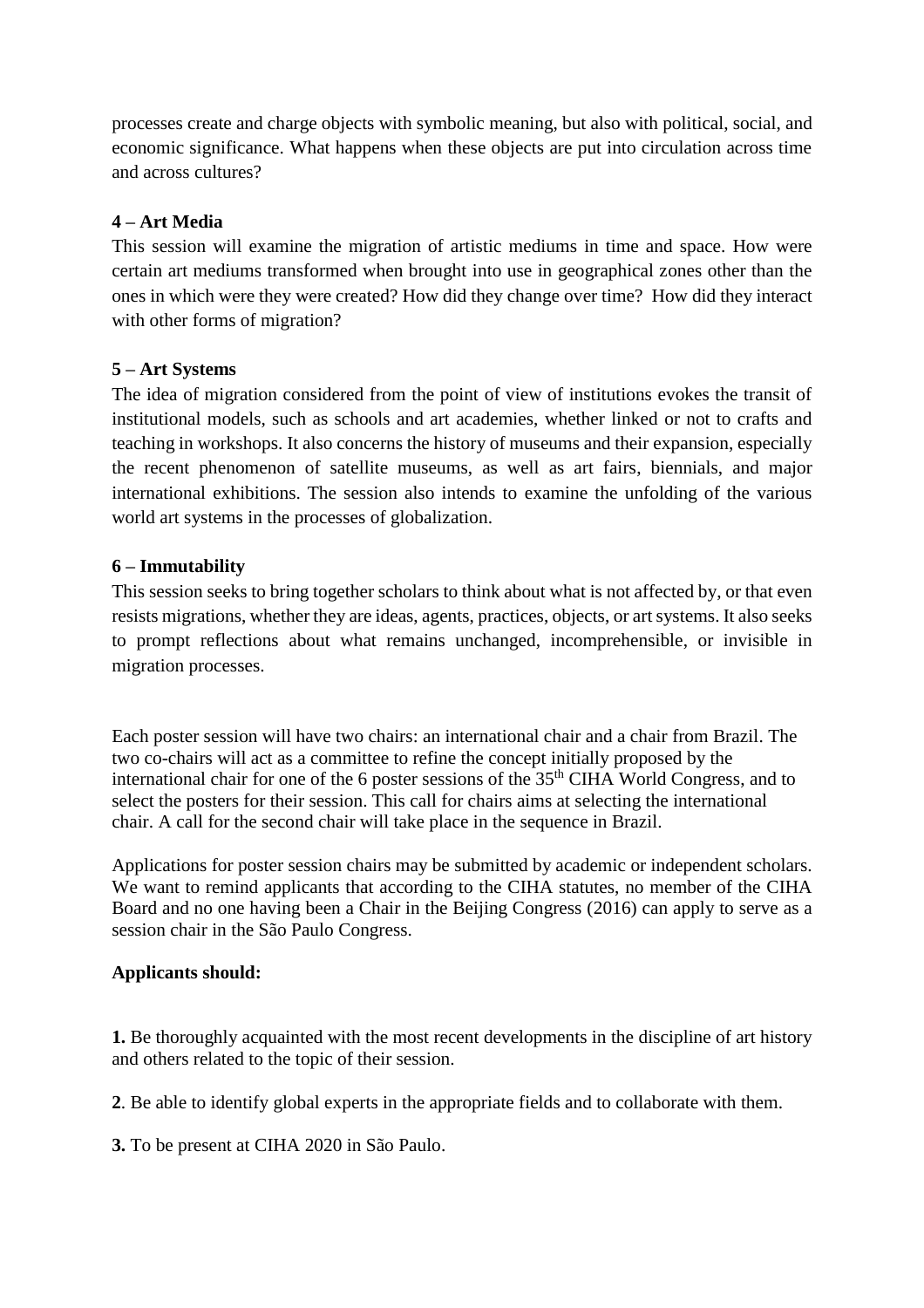#### **Applicants should send the following information to the CIHA São Paulo Organizing Committee at: cihasaopaulo2020@gmail.com**

1. Title of the proposed Poster Session.

2. 1-2 pages explaining the perspective they intend to give to the Session and the main ideas they would like to develop and discuss.

3. A first draft of the call for posters to be discussed with the São Paulo Organizing Committee and CIHA Board.

4. An abbreviated CV highlighting activities and publications related to the session.

#### **The deadline for applications will be January 15th, 2019.**

#### **The list of Chairs will be determined in February 2019 and announced on the CIHA website.**

#### **Please see the following introduction to the general theme of the Congress:**

Since the first manifestations of its genre, art historical texts have attempted to understand the artistic processes of creativity as processes of migration; inventions are understood as mobile processes. The development of the figure of an artist or of a style can be seen as a complex process of migrating individuals or concepts. Migration has also been understood through its historical, political, and socio-economic aspects. In addition to this, it has been a fundamental aspect of the human experience since the beginning of the Modern Age, i.e., since the times of the circumnavigation of the world, which provoked displacements of large population groups across the seven continents. Even before the creation of art history as a scholarly discipline in the  $19<sup>th</sup>$  century, art and culture have been construed through the exchange of objects, concepts, and practices among a variety of territories and societies around the globe, not only between Europe and their colonies and vice versa, but also between Africa and the Arabian Peninsula, India, Asia, and the Americas. European mass migration to the Americas, that started in the  $19<sup>th</sup>$  century and continued throughout the 20<sup>th</sup> century as a forced migration related to the two World Wars and the many other violent conflicts around the globe, have reached an unprecedented level in the 21<sup>st</sup> century, when humankind faces new challenges brought about by the different forms of transit of peoples, ideas, and images.

It is precisely through its establishment as a scholarly practice in the neocolonial era, and after its own selfreflection, that art history has started to revise its methods and theories in regard to such a phenomenon, while also attempting to articulate new ways to describe and analyze its complexity by reaching out into a transdisciplinary practice. Art historical discourses have declared through the formation of post-colonial critiques the opening of the discipline towards a global view: a World Art History, which is different than a universal art history, is one in which the discipline is redefined in the plural form (world art histories), to encompass the diversity of cultural processes of the visual arts. These processes, however, are complex, especially when they involve images. As W.J.T. Mitchell points out in his article on *Migrating images*, it implies not only movement but "contradiction, difficulty, friction, and opposition" (*Image Science*, 2015, p. 65).

The forthcoming CIHA conference aims to describe, to reflect upon, and to analyze those different forms of migrations in concrete, historiographical, and theoretical ways. Contemporary challenges can help us to define our epistemological questions, as well as their historical foundations which together can deepen and widen the perspectives of our knowledge. Migration can mean a movement of peoples, objects, and ideas (or concepts). How do travelling artifacts challenge cultural patterns? Migrated objects could be creative, for example, in establishing different cultural codes in collections – from the *Wunderkammer* to contemporary artists' networks; or they could be threatening within the parameters of their cultural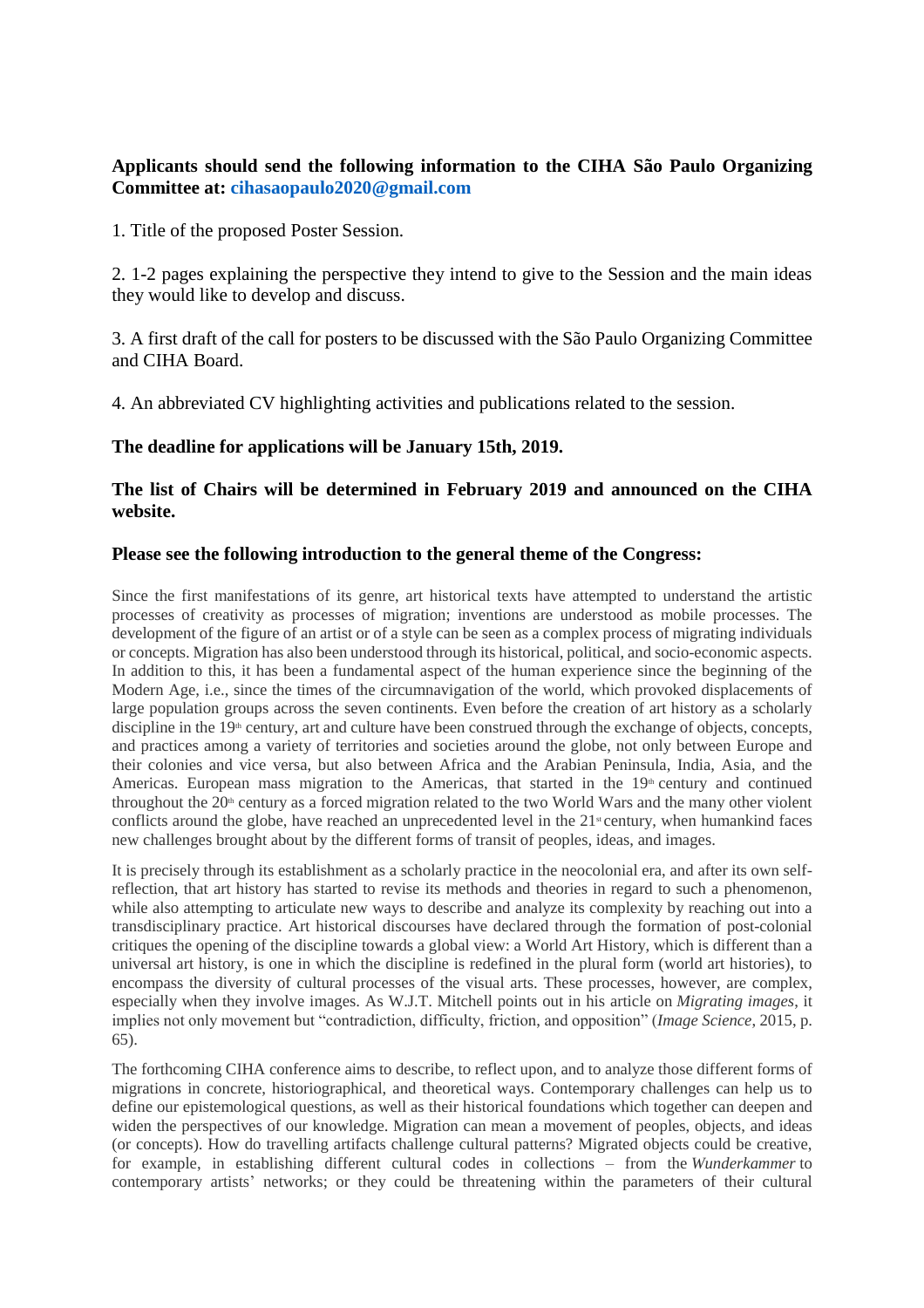encounters – from apotropaic figures to iconoclastic manifestations, since the Byzantine iconoclasm to the recent destructions of the Bamiyan Buddhas or other objects declared as constituting a shared "world heritage." Does it make a difference whether such concepts, peoples, and objects are forced to migrate, or if they do so by free will? Concerning the object, how should we deal with the question of repatriation? How do art historical practices deal with migrations across time? How does the latter help us to deal with the notion of anachronism? How productive and/or creative can it be when considering artistic practices and cultural exchanges? How, for instance, were pre-modern artifacts integrated into Renaissance architecture and their related concepts?

Migrations also shaped different cultural and, therefore, art historical "identities." By what processes were "Italian" or "German" art created as categories? But also, how were "American" (meaning here the United States) and "Latin American" concepts built on ideas of migration, or others including "Négritude" and "Méditerranée"? How are national, regional, or continental identities, conceived in very specific historical moments, used today? If they continue to exist today, in what ways are they being used in a world that tends to become more and more globalized? What are the consequences of the migrations of images and objects between different institutions, for example between private and public, between countries, or different cultural zones? How are the aesthetic concepts of Buddhism or Hinduism transformed through the creative processes of different regions in Asia? How do we understand the influence of commercial routes for the migration of people, objects, and ideas such as the Transpacific economy or the so-called Silk Route?

Especially in the contempory period, but not exclusively, migrations between the so called "real" and the "virtual" have reached such a level of complexity that it requires transdisciplinary approaches not only within the humanities, but also exchanges with other disciplines of the exact sciences: How can network theories help us to understand global artistic movements; how do social media shape "reality;" how can digital archives help to preserve fragile documents and objects; and how are these new types of archives threatened by other technological and cultural challenges? And what are their theoretical and methodological consequences?

As Mieke Bal has explained in her *Rough Guide of Travelling Concepts*, art history, in the humanities, belongs to culture, but does not constitute it. Such a critique will also be adopted here. The qualifier "culture" indicates precisely that migrations of objects, persons, and ideas should be analyzed with a view to their existence in culture. Following Bal, "They are not seen as isolated jewels, but as things always-already engaged as interlocutors, within the larger culture from which they are emerged."

If the last decade has seen an expansion of art history regarding the range of objects to be encompassed within the discipline, we still have to expand it in terms of methodological and theoretical discussions. Western art historians—whatever this means, and this is one issue to discuss—still regard art historical theory as their domain and are rarely open to theoretical and methodological debates running outside the mainstream of the discipline. The present Congress aims at changing this situation. The challenge of doing art history outside the idea of "Western tradition" also directs an effort to find new ways to approach the field. Scholars working outside the mainstream of art historical tradition are likely to have important contributions to offer. What are the differences between art historical practices across the globe? How does the discipline build its practices in these varied contexts? In which cases would it be more inclined to borrow new methods from sociology, anthropology and history, or go to the fields of philosophy, aesthetics, philology, and so forth? How do we "animate" objects in different contexts? How do they "react" to the different settings of art historical thinking? In this new perspective, migrations are of utmost importance to consider, for we cannot continue to work with objects, concepts, and peoples disconnected from their contexts. For us to be able to understand the world, as it has been shaped necessarily by the experience of dislocation and movement, it is vital to deal with these different layers of the making of art. This congress, specifically in its Brazilian counterpart, intentionally seeks to avoid a range of "post-colonial" approaches, which are generally considered adequate for a conference held outside Europe and the United States. The idea is to reinforce central discussions that concern the discipline as a whole to a relatively new but lively center of art historical practice, such as Latin America.

Last but not least, the congress proposes to explore the concept of migration in art historical practice. In the contemporary setting, the concept of migration acquires new meanings and can be seen as a disturbing element within the social network, in general, and for art in particular. Migrations produce unpredictable movement and resistance, disorganizing spatial and temporal coordinates. Migrations create what art historian Inge Boer described as "uncertain terrains," in which frontier lines are transformed in imprecisely